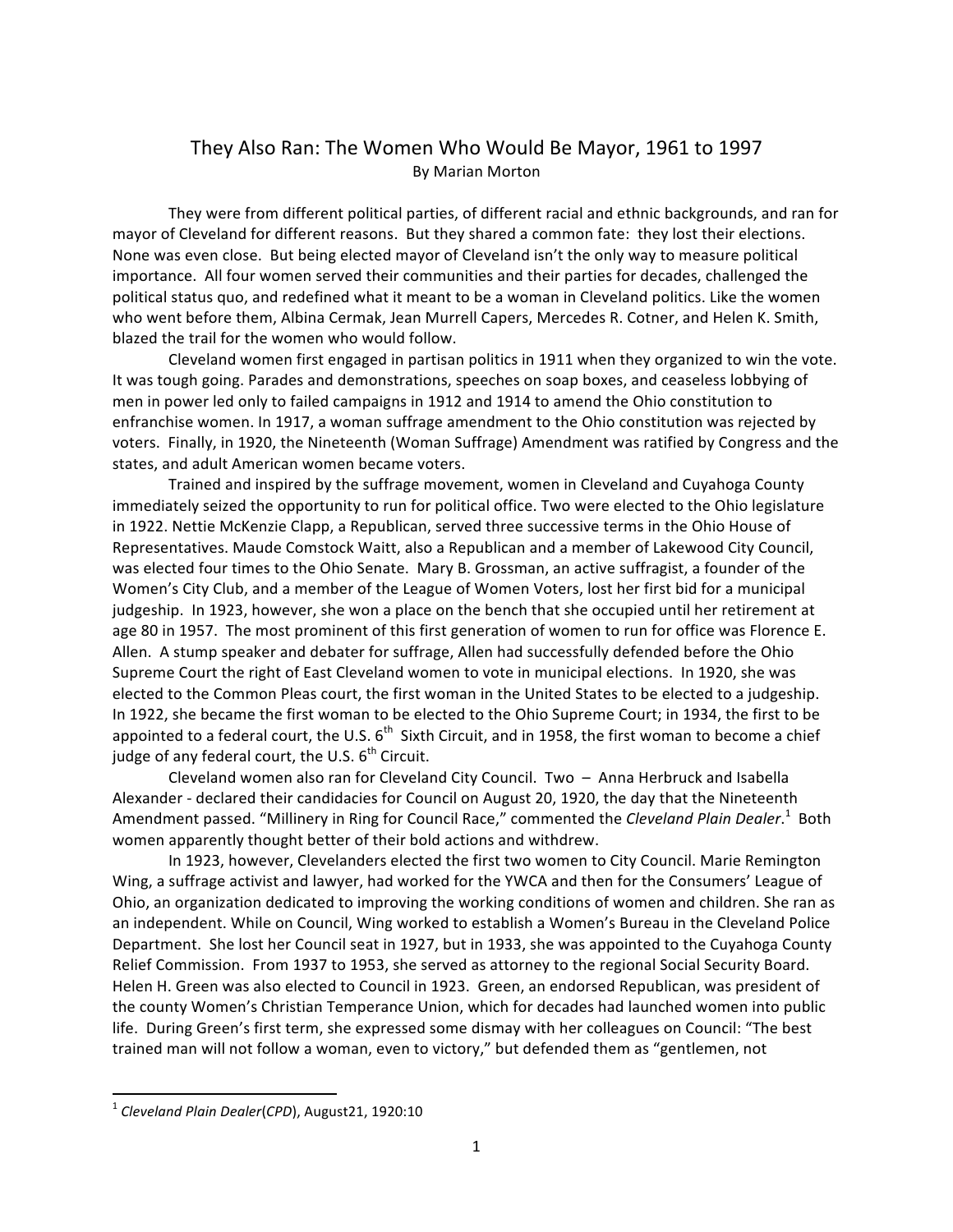highwaymen." <sup>2</sup> During Green's second term, she supported regulating industries "which give off fumes or liquid wastes considered dangerous to health," an early effort to preserve the environment that outraged the Chamber of Commerce and other spokesmen for industry.<sup>3</sup> She also defended the job and salary of the woman who headed the city's park department: "Mrs. Green Pleads for Equality,"read the headline. <sup>4</sup> Both women lost re-election bids in 1927. In its tribute to them, the *Cleveland Plain Dealer* emphasized their gender: "In Mrs. Green, the Council loses one of its two grandmothers [the other was Mildred Bronstrup, appointed to her husband's seat after his death], its foremost dry, and one of its most assiduous workers .... In Miss Wing, the only woman attorney on Council will step out." <sup>5</sup>

Thirty-seven women followed these pioneers onto Council. The longest-serving was Margaret McCaffery. First elected in 1948 to her late husband's seat, she served her East Side ward until 1964 when she lost her seat to redistricting. Nothing daunted, she ran successfully two years later from the West Side, an unprecedented political crossing of the Cuyahoga River. When she resigned in 1973, she had been on Council a total of 24 years. McCaffery recalled that initially she battled the notion that a woman's place was in the home, not in Council, but that male colleagues gradually came around and "started wearing ties and quit swearing." In 1956, there were six women on Council, more than ever before, or since; they included McCaffery, Jean Murrell Capers, and Mercedes R. Cotner. The Councilwomen met in mini-caucuses – the men called them "hen parties" – to discuss the interests peculiarly appropriate to their gender, especially "good housekeeping and public safety," McCaffery remembered. Three of the women served on Council's committee on public welfare, chaired by McCaffery, which dealt with public health, charities, direct and work relief. (Capers was vice-chair.) Despite the difficulties she had experienced, McCaffery urged other women to get into politics: "politics needs women with understanding and compassion." $6$ 

#### Albina Cermak

Albina Cermak (1904-1978), the first woman to run for mayor, followed in her parents' political footsteps. Her father was a precinct committeeman. Her mother was a suffragist. Cermak's pioneer candidacy in 1961 reflected her mother's passion for equal political opportunities for women.

Cermak dropped out of nursing school to become the book-keeper for her father's dry goods store, then went to work for the city's public utilities department, where she became a supervisor. At age 21, she began her ascent up the political ladder, serving as Republican precinct committeewoman, vice chairman and secretary of the county Republican Central and Executive Committees, and chairman of the Republican Women's Organization of Cuyahoga County. She was also a member of the county Board of Elections and a delegate to the Republican National Conventions of 1940, 1944, and 1952. In 1953, with the support of two Republican congressmen - U.S. Senator George Bender and U.S. Representative Frances P. Bolton -, Cermak was appointed U.S. Customs Collector for Cleveland by President Dwight D. Eisenhower.<sup>7</sup> (Bolton served the 22d Congressional District from 1940, when she succeeded her late husband, Chester C. Bolton, until 1968.)

In 1957, Cermak was elected president of the Catholic Federation of Women's Clubs, and women's organizations became her earliest supporters. (All news about Cermak, until she ran for mayor, appeared in the women's section of the newspaper, alongside tips on hair styles and hats.) In 1961,

<sup>2</sup> *CPD*, February 5, 1924: 1; *CPD* April 28, 1925: 1.

<sup>&</sup>lt;sup>3</sup> CPD, June 5, 1926:10.

<sup>&</sup>lt;sup>4</sup> CPD, January 4, 1927: 3.

<sup>&</sup>lt;sup>5</sup> CPD, November 13, 1927: 14.

<sup>&</sup>lt;sup>6</sup> CPD, October 17, 1973: 9A.

<sup>&</sup>lt;sup>7</sup> CPD, December 23, 1978:13C.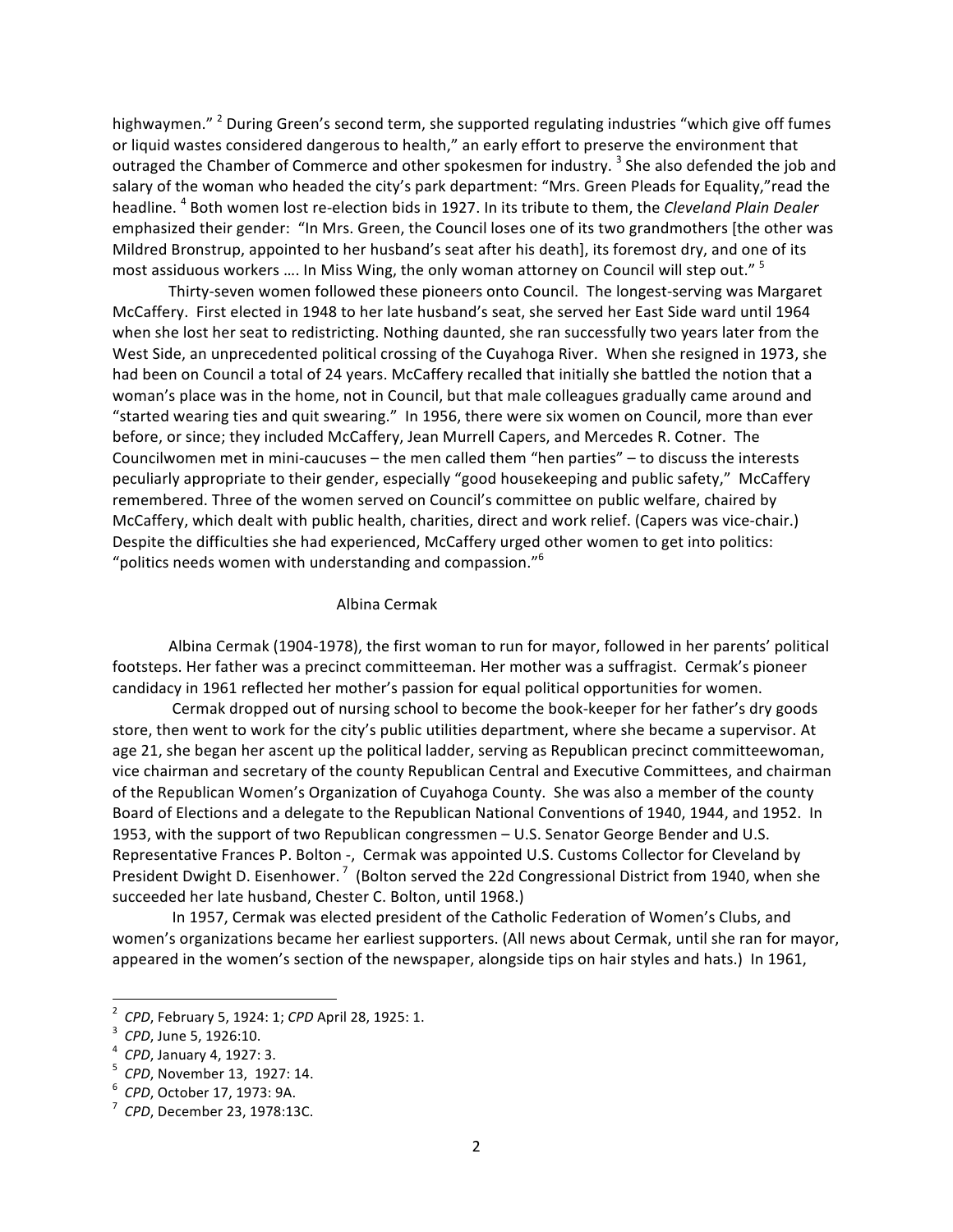Cermak's customs appointment was threatened when Democrat John F. Kennedy became President. A speaker on the status of women at the Women's City Club pointed to Cermak's appointment as a "great gain" for women and complained, "Now there is no woman on the election board and the women in either party don't seem to give a darn. This would not have been true 30 years ago. We are not only not making gains; we are losing ground." <sup>8</sup>

In 1961, the Republicans' first two choices, both male, declined to run for mayor against the popular Democrat Anthony Celebrezze, then completing his fourth term. Cermak got the nod. She ran unopposed in the Republican primary.

Anne Celebrezze, when asked how she felt about her husband running against Cermak, reportedly replied, "May the best man win." <sup>9</sup> Cermak was well aware of her path-breaking role: "I hope nobody will vote for or against me because I am a woman." <sup>10</sup> Her underdog status was enhanced by being a Republican in a Democratic town.

Although she had never run for city-wide public office, Cermak was an energetic, enthusiastic campaigner. She took the offensive immediately. Denied a permit to kick off her campaign on Public Square in front of the statue of Tom L. Johnson, Cermak accused the Celebrezze administration of denying her right to free speech.  $^{11}$  She listed as her key issues air pollution, the need for new industry ("We've slipped. People are out of work because industry has moved"), saving the lake front ("It makes me mad when a mother has to rub her children down with alcohol after they've gone into the dirty lake"), slum clearance ("City Hall has certainly been dragging its feet in this regard"), and better public transportation ("When you have to wait 25 minutes for a bus, it's ridiculous"). In good Republican fashion, she opposed a city income tax and accused the administration of wasting tax-payers' dollars. <sup>12</sup>

In most unladylike fashion, she described Celebrezze's as "an administration of political donothings unmatched in the city's history. It takes arrogance for the mayor to run again on old promises that have not been carried out.  $"$  <sup>13</sup> She challenged Celebrezze to pledge that if elected, he would serve out his term. She thought he was using the mayor's office as a stepping stone for a run for higher office, probably governor. He didn't take the pledge, and she was half right. In 1962, Celebrezze left Cleveland to become U.S. Secretary of Health Education and Welfare.

Her broad grin and trademark hat became familiar to voters. On the eve of the election, she and Celebrezze were lampooned at the Press Club's Pan Lunch in a skit entitled "Anthony and Cleobina." She laughed uproariously; Celebrezze managed a wan smile.<sup>14</sup>

No-one expected her to win, and she didn't. Celebrezze won almost 75 percent of the vote, all precincts, and an unprecedented fifth term. Cermak ran unsuccessfully for state senator in 1962 and for clerk of Cleveland municipal court in 1963. For her loyal service to the Republican Party, however, she was appointed the first woman bailiff to the Common Pleas Court in 1964 and to a number of state positions subsequently. *Plain Dealer* columnist Elizabeth Kardos, writing in the women's section of the paper, commented on the importance of Cermak's run: " Albina Cermak should be an inspiration to all women because she takes her chances on an equal basis with the men."<sup>15</sup>

<sup>&</sup>lt;sup>8</sup> CPD, March 21, 1961: 23.

<sup>&</sup>lt;sup>9</sup> CPD, July 4, 1961: 20.<br>
<sup>10</sup> CPD, August 7, 1961:13.<br>
<sup>11</sup> CPD, September 28, 1961: 1.<br>
<sup>12</sup> CPD, June 27, 1961:1.<br>
<sup>13</sup> CPD, July 13, 1961:5.<br>
<sup>14</sup> CPD, November 3, 1961: 5.<br>
<sup>15</sup> CPD, November 19, 1961:26E.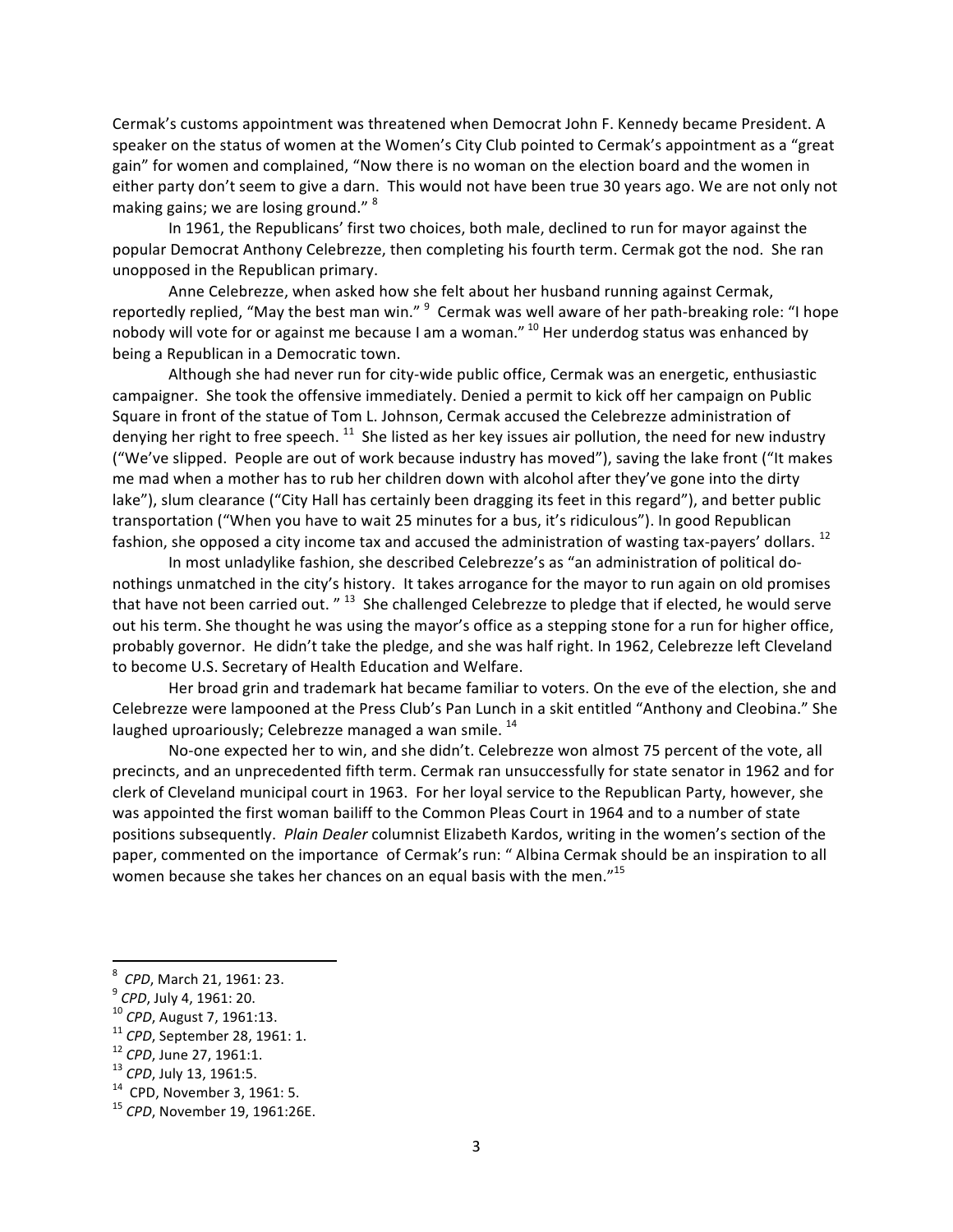## Jean Murrell Capers

Jean Murrell Capers (1913-) met head-on the challenges of being both female and black by maintaining her outspoken political independence. The daughter of teachers, she went to Western Reserve University on a scholarship, one of the university's few black students at the time. She earned a degree in education and taught briefly before getting her law degree from Cleveland Law School. She passed the Ohio Bar in 1945 and was appointed assistant police prosecutor by Mayor Thomas A. Burke in 1946. "[A]nother first for Negro women," the *Cleveland Call and Post* announced proudly. <sup>16</sup> The newspaper later applauded Capers as the one of several "lady lawyers [who] bring beauty [and] brains" to the local legal community. An accompanying photo shows a stylish Capers, smiling mischievously.<sup>17</sup>

Capers made her first foray into partisan politics in 1943, staging an unsuccessful write-in campaign for City Council. She also ran unsuccessfully for Council in 1945 and 1947. Like Cermak, she early gained the support of organized women's groups, and in 1949, she got one of her few political endorsements from the Glenara Temple of Elks, of which she was a member. "[I]t is high time that Negro womanhood took its place in the sun of city politics," said Republican leader and temple member, Lethia C. Fleming.  $^{18}$  In 1949, on her fourth try, Capers became the first black woman to be elected to City Council and the first Democrat to be elected from what had historically been a Republican ward.

Her four subsequent elections to Council reflected her ability to organize her ward and get out her supporters, doubtless impressed by her education, her political skills, and her glamorous appearance. Capers fought for a swimming pool for her ward's children and offered a prize for the neighborhood's cleanest yard.

But she also sparked plenty of controversy and made plenty of enemies. She joined forces with Council member Charles V. Carr in an unsuccessful effort to make the possession (as opposed to the sale) of policy slips legal despite police efforts to crack down on the numbers racket.<sup>19</sup> And despite the opposition from local pastors, she got a license for a local bingo parlor. She criticized Cleveland's ambitious slum clearance program: "In every instance since urban renewal began, the city has created more problems than it has cured. This is reflected in increased crime and lower sanitation standards."<sup>20</sup> (Its critics often referred to urban renewal as "Negro removal.")

Her opponents alleged that she had ties to rackets figures and pointed to her poor attendance record at Council meetings. There were also allegations of voter fraud in her ward in 1952 and 1953. In 1956, she was the only black member of Council to oppose the fluoridation of city water, further estranging her from the Democratic majority.  $21$ 

Even though it had earlier praised her, Capers' most outspoken critic became the *Cleveland Call* and Post, the city's African-American and Republican newspaper, which accused her of being a lazy Councilman and a "wholly irresponsible person."  $^{22}$  She was a "vicious, skilled campaigner," the paper

<sup>&</sup>lt;sup>16</sup> Cleveland Call and Post, December 7, 1946: 1 A.<br>
<sup>17</sup> Cleveland Call and Post, November 1, 1952: 10-C.<br>
<sup>18</sup> Cleveland Call and Post, October 29, 1949: 4 A.<br>
<sup>19</sup> CPD, May 18, 1950: 1.<br>
<sup>20</sup> CPD, April 1, 1958:5.<br>
<sup>2</sup>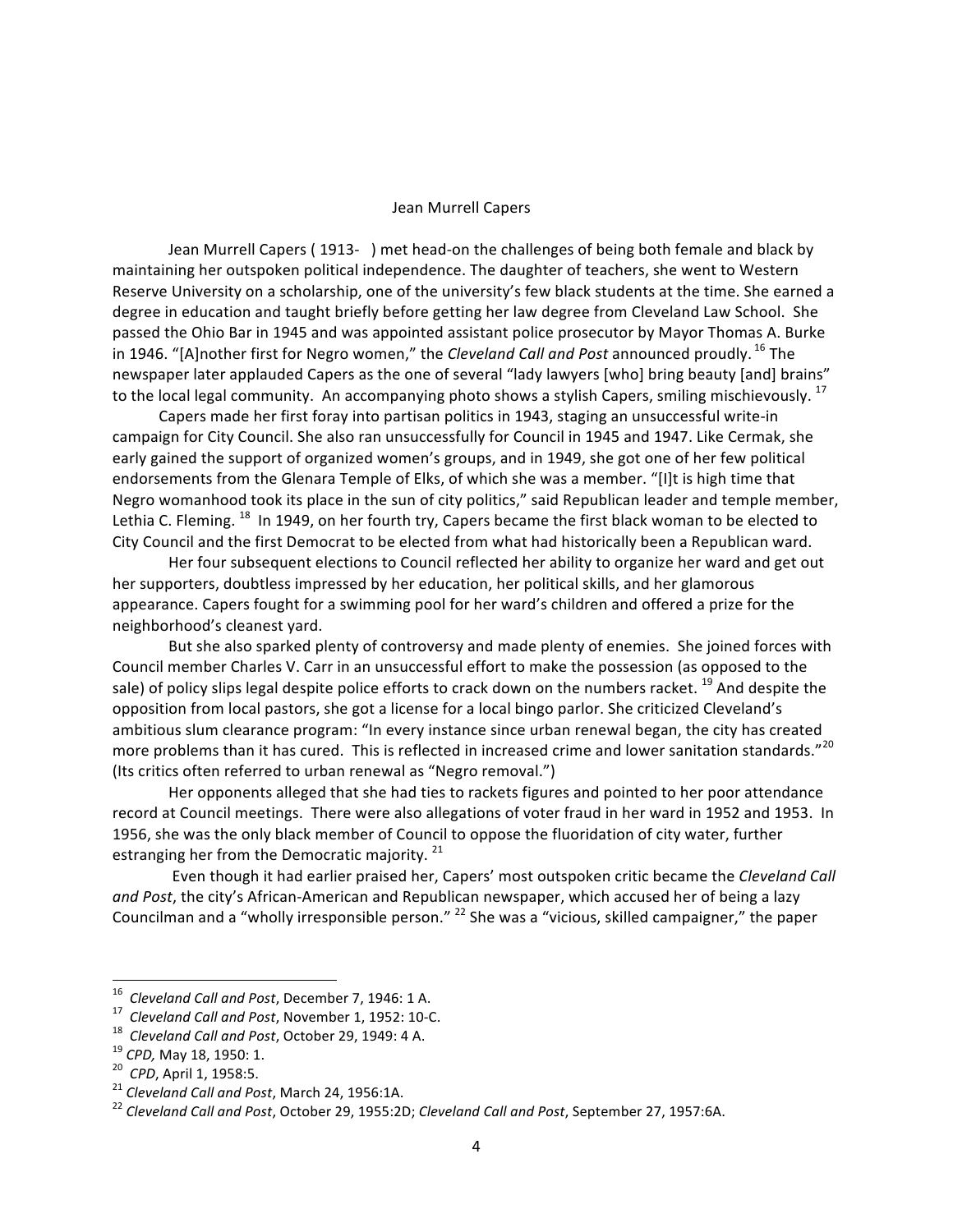claimed, whose sex "protected her from retaliation in kind."<sup>23</sup> Her sex did not protect her from savage attacks by the paper - for example, for her opposition to the appointment of Charles P. Lucas, a black, to the Cleveland Transit Board in 1958: "the odor of selfish irresponsibility and putrid demagoguery ... marked the conduct of Mrs. Jean Murrell Capers," the paper spluttered.  $^{24}$  Everyone wanted her out of office except her constituents.

By 1959, however, although she was chairman of Council's powerful planning committee, Capers had lost her Council seat to James H. Bell, the candidate endorsed by local Democrats. Bell " has retired, at least temporarily, one of Cleveland's most colorful and successful political demagogues .... [who] was possessed of a vibrant sort of feminine attractiveness, an excellent family background, and a razor sharp mind, " wrote the *Call and Post*.<sup>25</sup> Capers unsuccessfully filed suit in Common Pleas Court to set aside Bell's "fraudulent victory." <sup>26</sup> Undiscouraged, she ran unsuccessfully in 1960 in the Democratic primary for state Senate in a large field that included Carl Stokes, and in 1963, she lost a primary race for her old Council seat.

In 1965, Capers and her League of Non-Partisan Voters organized the movement to draft Stokes to run as an independent mayoral candidate, a race which he lost. Only two years later, however, the league supported Republican Seth Taft when he ran against Stokes for mayor. Capers minced no words when she explained league's about-face: "Mr. Taft has qualities superior to those of his opponent and has the broad personal knowledge necessary to administer the complex affairs of the city. Stokes knows nothing about anything and is far too superficial in our judgement to serve as mayor. Carl Stokes especially lacks the knowledge and understanding necessary to solve this city's crisis in human relations."  $27$  Capers subsequently acted as the lawyer for Lee-Seville homeowners who fought off Stokes' plan to locate public housing in their neighborhood. In his embittered autobiography, Stokes called her "one of the brightest politicians ever to come out of Cleveland" but also accused her of being a hustler who supported him in 1965 only to get herself back into politics. <sup>28</sup>

In March 1971, Capers decided to run as an independent in the mayoral primary. She had joined the new National Organization for Women and hoped to win support from the emerging woman's movement. In mid-summer, she discovered that she had missed the Board of Elections filing date for independents but persuaded a federal judge to overturn this early filing date. The date became a moot point since she did not get enough valid signatures on her petition and was disqualified from the mayoral race. Thanks to a divided Democratic Party, Republican Ralph Perk was elected mayor.

By 1976, Capers had become a Republican herself, and her former nemesis, the *Call and Post*, endorsed her candidacy for Juvenile Court Judge. She lost this race, but Republican Governor James A. Rhodes appointed her to a municipal judgeship in 1977, a position she held until her retirement in 1986. Reflecting on her long, difficult political career, Capers pointed to her double handicaps of race and gender, maintaining that her " detractors resented her not just because she was a black woman but because she was an educated black woman. They still had the concept that the only place for a Negro woman was on her knees scrubbing the floors. If I had been a dumb Negro woman, I would have gotten along much better.'"<sup>29</sup>

<sup>&</sup>lt;sup>23</sup> Cleveland Call and Post, November 14, 1959: 2C.<br>
<sup>24</sup> Cleveland Call and Post, January 25, 1958:2 D.<br>
<sup>25</sup> Cleveland Call and Post, November 14, 1959: 2C.<br>
<sup>26</sup> CPD, December 17, 1959: 23.<br>
<sup>27</sup> CPD, October 30, 1967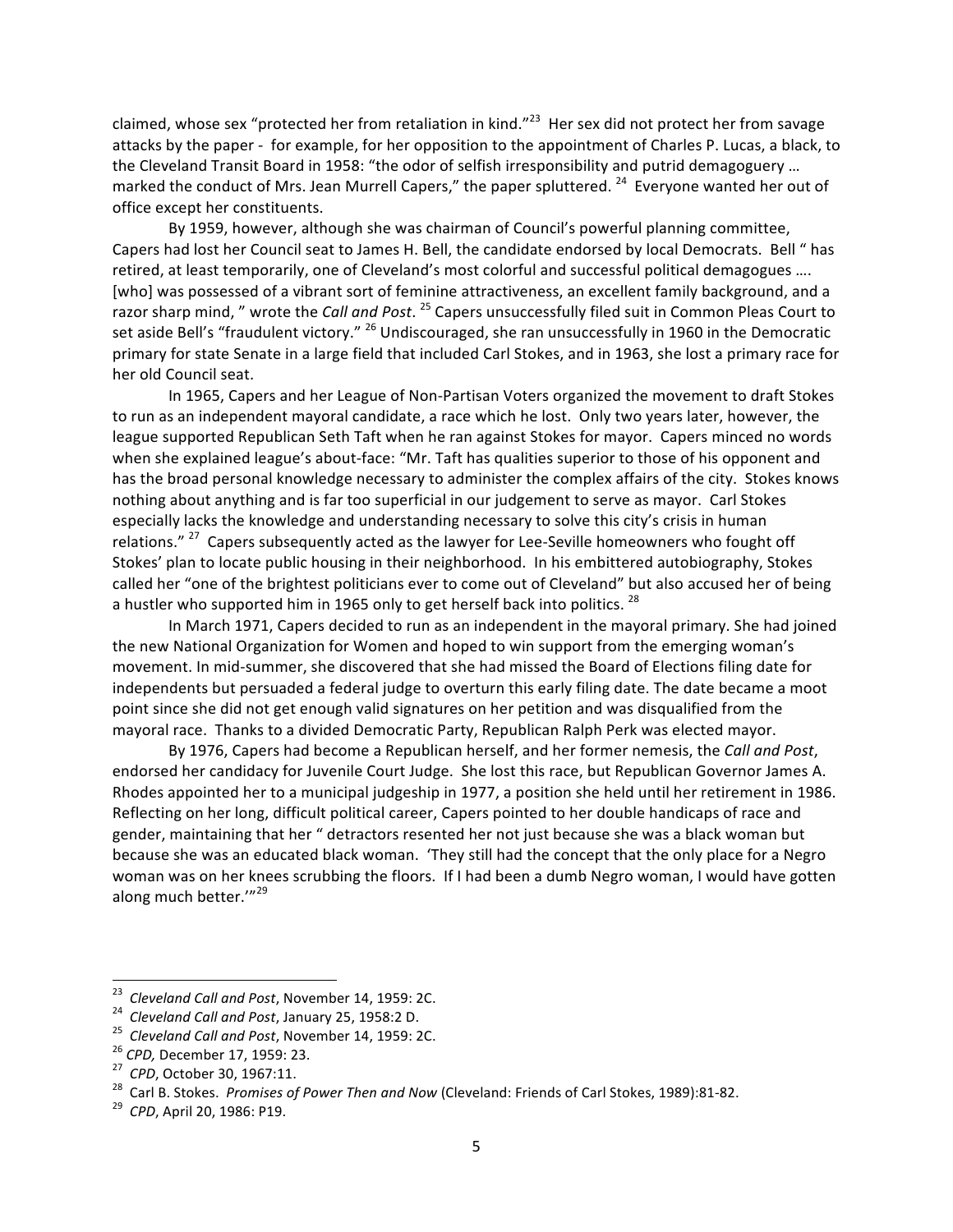In recognition of her long, difficult political career, Capers earned many professional honors. These include the Norman S. Minor Bar Association Trailblazer Award and induction into the Ohio Women's Hall of Fame.

### Mercedes R. Cotner

Mercedes R. Cotner (1905-1998) had a long, respected career in Cleveland politics. Although she was often publicly identified as a wife, mother, and grandmother, her gender did not become a political liability until she ran for mayor in 1973.

She grew up in Ohio City. Her father, John S. Trapp, was a jeweler. She learned stenography and bookkeeping at St. Mary Commercial High School; her first job was at Harrington Electric.

Cotner began her political career at the grassroots level as a Democratic precinct committee member and then ward leader. In 1954, she was appointed to fill a vacancy on Cleveland City Council from her West Side ward. In 1955, she won the preferred rating from the Citizens' League: "Age 50; housewife ... [she] has shown an intelligent approach to city and ward problems, if frank and forthright; deserves election on her record."  $30$  It was the first of many endorsements. She won that election to Council and four more.

She joined the group of five women on Council that included McCaffery and Capers. They were occasionally asked to address "women's issues." In 1958, for example: "Would Women Be Better Leaders Than Men." Cotner answered diplomatically: "If women were in control, things might be different, but of course, I think that we must have the thinking of both men and women to achieve a complete, well-rounded approach." (Capers agreed.)<sup>31</sup> In 1960, when someone noticed that there were more women than men of voting age, Cotner, and other women in political office, were asked to comment on women's roles in politics. "Where would the men be without us?" she asked. "Virtually all the booth workers, precinct committeemen, and those who hand out literature on election day are women." (McCaffery agreed.)<sup>32</sup> It apparently didn't occur to Cotner that a woman would run for mayor because Cermak hadn't yet, and Cotner's own mayoral contest was more than a decade away.

Cotner's first battle on Council was against the Celebrezze administration's plan to put an incinerator on Ridge Road in her ward. Her constituents packed City Council chambers in her support. She lost the fight, but must have gotten some satisfaction when the incinerator, just as she had predicted, spewed smoke and dust into her ward: "The worst thing I have ever seen," she claimed.<sup>33</sup> Except maybe Public Auditorium, which was discovered to be dirty and untidy: "You need a woman to supervise your maintenance, as City Hall has," she advised Celebrezze.<sup>34</sup>

Cotner was chosen chairman of the urban renewal and planning committee of Council, a visible and powerful position, as the city set out on the most ambitious urban renewal plan in the country. She supported the Erieview project, the plan's only success, and advocated high density housing for the St. Vincent Charity neighborhood, which turned out to be too expensive to build and too expensive for its intended low-income residents.

<sup>&</sup>lt;sup>30</sup> *CPD*, September 28, 1955:35.<br>
<sup>31</sup> *CPD*, February 2, 1958: 13C.<br>
<sup>32</sup> *CPD*, April 17, 1960: B1.<br>
<sup>33</sup> *CPD*, May 17, 1960: 39.<br>
<sup>34</sup> *CPD*, March 6, 1958: 22.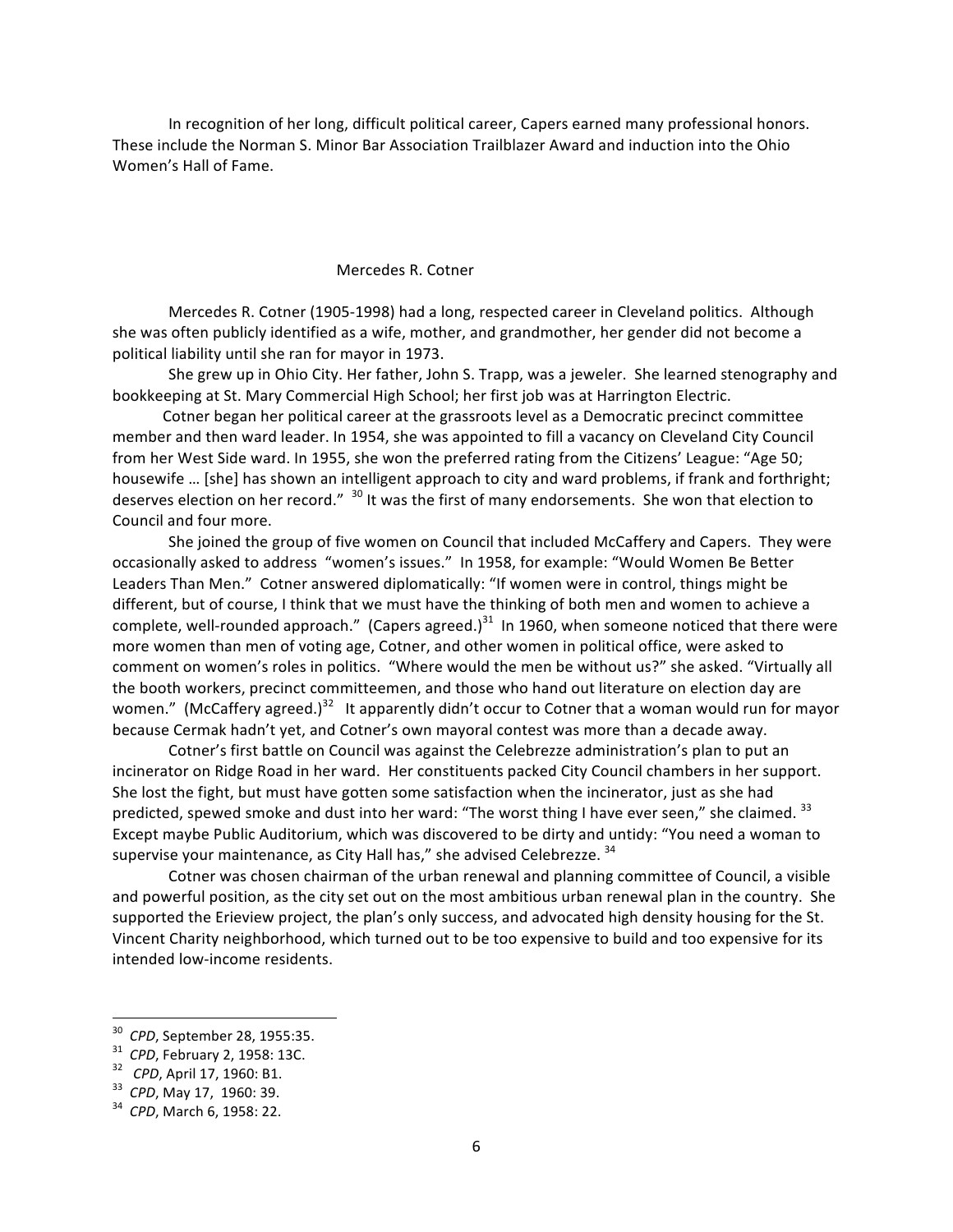In 1960, Cotner led the opposition to a city fair housing law that would have prohibited discrimination in the sale or rental of property. In a heated debate that pitted her against fair housing advocates, Dr. Benjamin Spock and Reverend John Bruere, Cotner maintained "... I don't believe I'm breaking any moral code when I say I don't want to take a certain person into my house – regardless of race, color or creed .... I've gone into neighborhoods where garbage is lying on the ground. Don't tell me they can't buy a garbage can when there are four or five cars in the driveway." She also claimed that a fair housing law would violate her constitutional rights to sell or rent to whomever she pleased.<sup>35</sup> In 1973, as a candidate for mayor, she disavowed these embarrassing remarks, saying that the times and the law had changed and so had she. (Cleveland City Council did not pass a fair housing law until 1988.)

In 1963, in a Democratic caucus, her vote for James V. Stanton helped to oust Jack P. Russell as Council President, and Cotner was chosen the first woman Clerk of Council, a position she held for 25 years. During that quarter of a century, she became the adviser and ally of Council Presidents Stanton, Anthony J. Garafoli, and George L. Forbes.

Thirteen days before the 1973 mayoral election, Democrat James Carney, slated to run against incumbent Perk, decided to bow out of the race. At the urging of Garafoli and Forbes, Cotner stepped in as a write-in candidate. The men's publicly stated intent was to run her not as a serious candidate but to "use her" candidacy to point out that the city charter did not allow a last-minute substitution on the ballot.<sup>36</sup> However, when the Eighth District Court of Appeals ruled that her name could appear on the ballot, she got the advantage over the eight other write-in candidates. These included another woman, the Socialist Workers, Party candidate Roberta Scherr, who had run third in the nonpartisan mayoral primary.

Eleven days before the election, Cotner began to campaign in earnest. With little money and even less time, Cotner waged as vigorous a campaign as she could, invading Perk's territory on the East and Southeast Sides, including ethnic restaurants and clubs. The Democratic Party kicked in only \$9,000, mostly for cards and bumper stickers.<sup>37</sup> Although she had been in politics for decades, she was relatively unknown, especially on the East Side : "Mrs. Conter [sic] Gaining in Campaign for Identity," explained the *Cleveland Plain Dealer*, misspelling the candidate's last name.<sup>38</sup> "'A nice elderly lady like you should be home rocking your grandchildren," challenged one critic. "'Aw, go on," the 68-year-old candidate laughed. $39$ 

Big-name Democrats, including Governor John Gilligan and U.S. Senate hopeful Howard Metzenbaum, came into town to support her. And despite Cotner's dubious record on fair housing, so did U.S. Representative Shirley Chisholm, the first black woman elected to Congress: "Mercedes," she said, "I know what it is like to be a woman. I've fought, I've struggled. I've battled to get where I am." <sup>40</sup>

Mayor Perk's wife, Lucille, publicly disapproved of Cotner's running for mayor, saying it was too big a job for a woman. Cotner accused her husband of doing a mediocre job, mismanaging city funds and shortchanging police and health services: "Anything he can do, I can do better." <sup>41</sup> Faced with a "charming" opponent who was not only female but older than he, Perk ran "scared but cautious;" he did not attack Cotner but the "discredited Democratic machine" that she was part of.  $42$  He refused to debate her.

<sup>&</sup>lt;sup>35</sup> CPD, May 19, 1960: 41; CPD, June 25, 1960: 4.

<sup>&</sup>lt;sup>36</sup> CPD, October 17, 1973: 5A.<br>
<sup>37</sup> CPD, December 30, 1973:94.<br>
<sup>38</sup> CPD, November 3, 1973: 8C.<br>
<sup>39</sup> CPD, November 2, 1973: 10A.<br>
<sup>40</sup> CPD, November 4, 1973: 29A.<br>
<sup>41</sup> CPD, October 26, 1973: 31; CPD, November 2, 1973: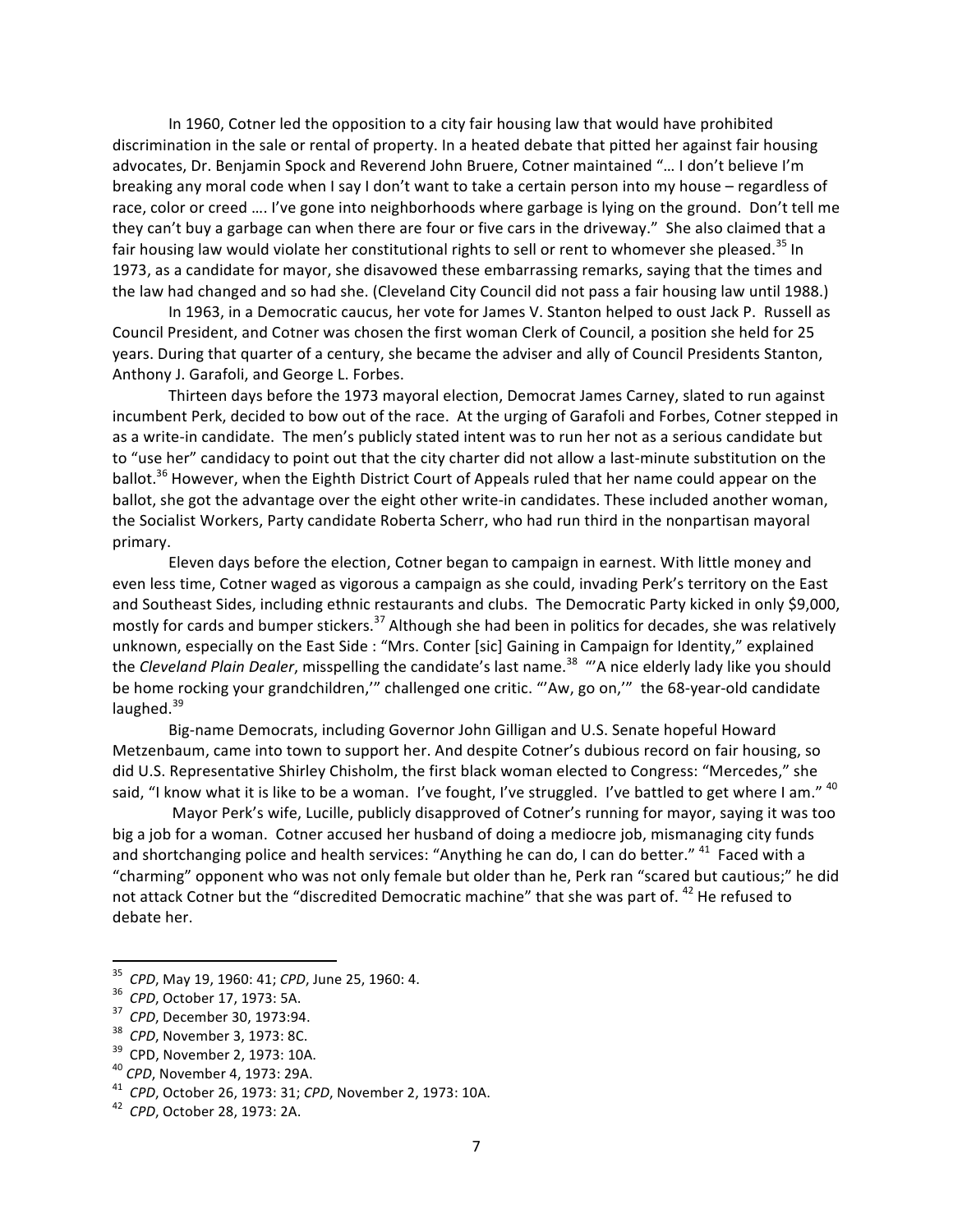In a record low turnout, Republican Perk beat Democrat Cotner handily by a margin of almost 2-1 in a city in which Democrats outnumbered Republicans 7-1.<sup>43</sup> Gracious in defeat ("these have been the most wonderful 12 days of my life," she said),<sup>44</sup> she retained her job as Council Clerk. In 1987, her decades of service to the party and her long friendship with Council President Forbes paid off when he appointed her to the Regional Transit Authority Board, a position she held onto when she retired as Clerk in 1989.

As she prepared to step down as Clerk, *Plain Dealer* columnist Brent Larkin described her as a "force at City Hall," remarking especially on her close relationship with Forbes. "On the surface, the pair seemed incompatible, but they quickly became inseparable allies. In the early years of Forbes' presidency, he rarely appeared in public without Cotner at his side. She was his security blanket in a white-dominated society .... Forbes would not be the successful politician he is were it not for Cotner."<sup>45</sup> A diplomatic way of saying that a black East Side politician needed support from the white West Side. Forbes himself described her as "just like my mother .... [She] kept me from doing crazy things." (He also recalled with chagrin that when she and he were invited to the Cleveland Club, she was not allowed to sit in the public dining room, which was for men only.)<sup>46</sup>

After her death in 1998, Cotner was remembered as "sweet-spoken and grandmotherly"<sup>47</sup> and eulogized as a "pioneer for women in politics" and "probably the second most powerful person in Cleveland politics during Forbes' presidency."  $48$  She was certainly one of Cleveland's most loyal Democrats since she did so much for its party leaders and so many of its voters nevertheless abandoned her for Perk.

Both Capers and Cotner were aided by the growing feminist movement, reinforced by federal legislation mandating equal pay for equal work and prohibiting sex discrimination in employment. Cleveland women organized for equality in groups like Cleveland Women Working and the Cleveland Coalition of Labor Union Women. The Cuyahoga County Women's Political Caucus was founded in 1971 to put more women in elected office. In 1973, nine women ran for seats on Cleveland City Council; four won. One of them, Mary Rose Oakar, was elected to the U.S. House of Representatives in 1976. In 1974, women held 12.9 percent of the county's elective offices; in 1978, 18.3 percent. However, almost 80 percent of these were on school boards and city councils; no women held any of the eleven county offices, and only three were in the state legislature.  $49$ 

During the next two decades, Cleveland women did win high-profile political positions. Mary O. Boyle, after serving in the Ohio House of Representatives, became the first woman to be elected County Commissioner in 1984. Jane Campbell succeeded Boyle in the Ohio House in 1985 and was elected County Commissioner in 1996. In 1991, Stephanie Tubbs Jones was elected Cuyahoga County Prosecutor and went on to the U.S House of Representatives.

# Helen K. Smith

Cleveland Councilman Helen K. Smith (1942 - ) built upon these political gains. As a candidate and office-holder, Smith had her critics, but after decades of seeing women in elected office, Cleveland

<sup>&</sup>lt;sup>43</sup> CPD, November 7, 1973:8A

<sup>&</sup>lt;sup>44</sup> CPD, November 7, 1973: 8A.<br>
<sup>45</sup> CPD, December 22, 1988: 2B.<br>
<sup>45</sup> Interview with George L. Forbes, August 21, 2013: http://www.youtube.com/watch?v=O8tqj4Ql0wU.<br>
<sup>47</sup> CPD, November 24, 1993: 10B.<br>
<sup>48</sup> CPD, November Press, 1995), 220.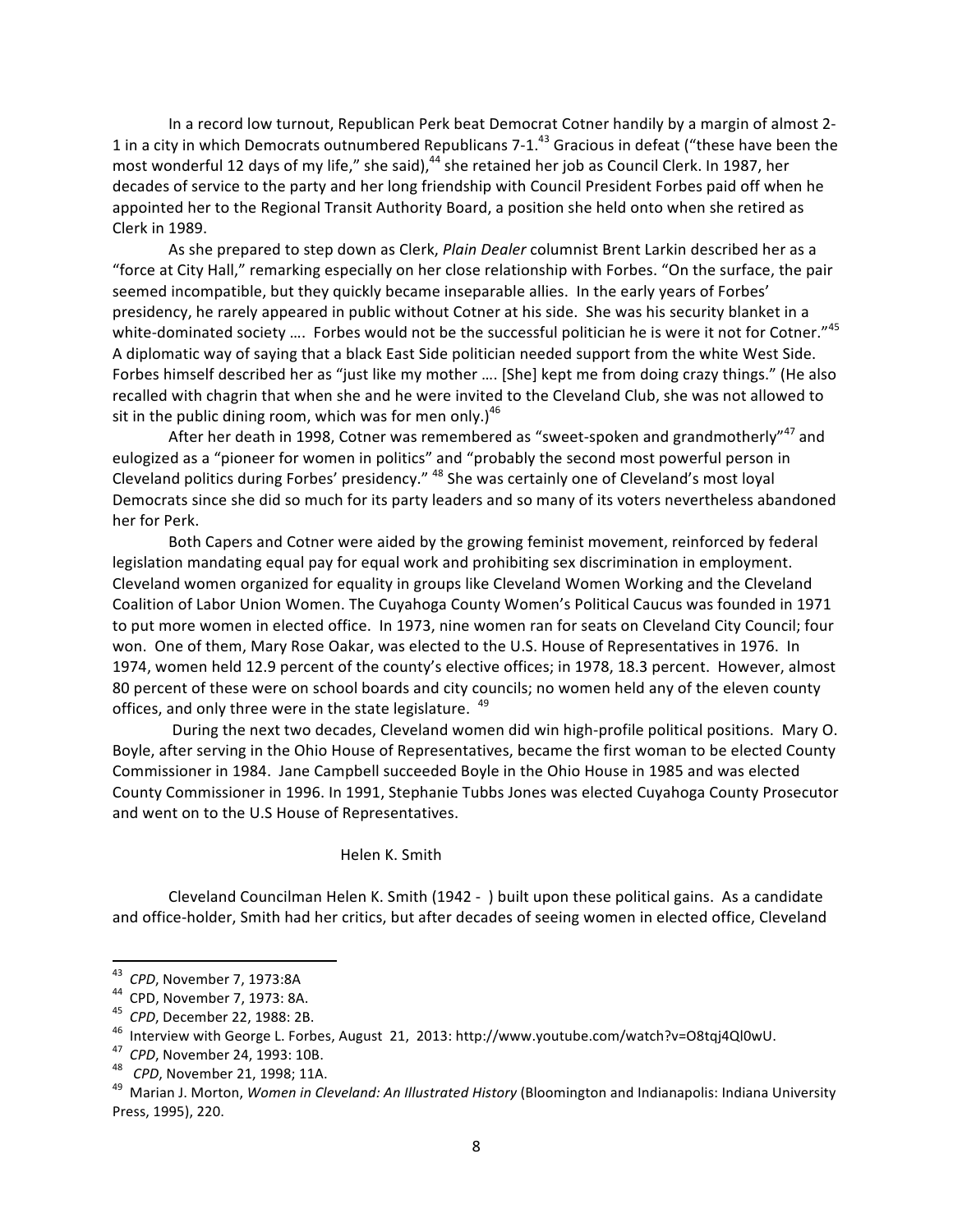voters, politicians, and media did not say in 1997 – at least, not publicly - that the "best man" should be elected mayor or that the mayor's job was too big for a woman.

Smith, a Cleveland native with a B.A. from Maryland College of the Sacred Heart and an M.A. from Case Western Reserve University, began her lively political career by leading the unsuccessful 1978 effort to recall fellow Democrat, Mayor Dennis Kucinich. "The recall started at my kitchen table," she later recalled.<sup>50</sup> (The reference to kitchen tables as the source of homely wisdom is used by both men and women.)

Like Cotner, Smith is white and from the West Side. Like Cotner, she was appointed to a vacant seat on Council - in March 1979 – before winning the seat in her own right in November. She served on Council for 19 years. Her ward, including Ohio City and the Clark-Fulton neighborhood, was racially diverse – white, black, and increasingly Hispanic – and had more than its share of urban ills: unemployment, poverty, high crime rates, housing blight, and social disorganization.

Smith got city-sponsored projects and federal block grant funds for her constituency. She supported tenants at Lakeview Terrace in their contests with the Cuyahoga Metropolitan Housing Authority management, and with U.S. House Representative Mary Rose Oakar, Smith got federal dollars for the renovation of the public housing project. She insisted on a greater police presence to control prostitution and kept homeless shelters out of her neighborhoods, already saturated with social service agencies. She got credit for a new recreation center, a spruced-up West Side Market, and a new shopping complex across the street from the market, as well as some early gentrification efforts.

Also like Cotner, Smith had a cordial relationship with Council President Forbes, which enhanced her ability to deliver dollars and projects for her ward. In turn, he got crucial support from the West Side. He appointed her Council's majority leader in 1981 and to the chairmanship of Council's finance committee. She controlled the distribution of some federal block grant monies, which, according to her critics, went to Forbes' friends and not to his enemies. She never denied it.<sup>51</sup> Smith also acted as peacemaker after Forbes' temper tantrums.

She remained on good terms with Republican Mayor George Voinovich, who endorsed her reelection to Council in 1981. When asked in 1985 if she would endorse Democratic mayoral candidate Gary Kucinich over Voinovich, she "laughed for a long time, but never did answer the question." Almost none of the Democrats on Council answered the question.<sup>52</sup>

In 1988, when Forbes announced that he would not run again for Council, she was mentioned as his possible successor as Council President. In 1989, she endorsed Forbes in his mayoral race against Mike White. When White won, Smith lost her position as majority leader and was not appointed to chair any Council committees.

She became a frequent critic of the White administration. With Councilman Fannie Lewis, Smith was scolded by the *Plain Dealer* for "infantile" behavior when they criticized Jay Westbrook, White's choice for Council President. A *Plain Dealer* cartoonist pictured the conflict this way: a TV interviewer asks a woman, "How do you feel about women in combat?" To which she replies, "That all depends whether you mean in the army or in Cleveland City Council."  $53$  A year later, White himself publicly reproved her, ordering her to "cease and desist" her opposition to Westbrook, claiming that even the appearance of Council disunity would harm the city's bond rating.  $54$ 

In 1994, Smith lost the Democratic primary for the  $10<sup>th</sup>$  Congressional seat to Frank Gaul despite an endorsement from the *Plain Dealer*. She also received financial support from Emily's List, an

 $50$  CPD, January 18, 1996: 1B

<sup>&</sup>lt;sup>51</sup> *CPD*, January 20, 1989: 18.<br>
<sup>52</sup> *CPD*, October 9, 1985:22.<br>
<sup>53</sup> *CPD*, January 25, 1990: B6.<br>
<sup>54</sup> *CPD*, January 25, 1991: B1.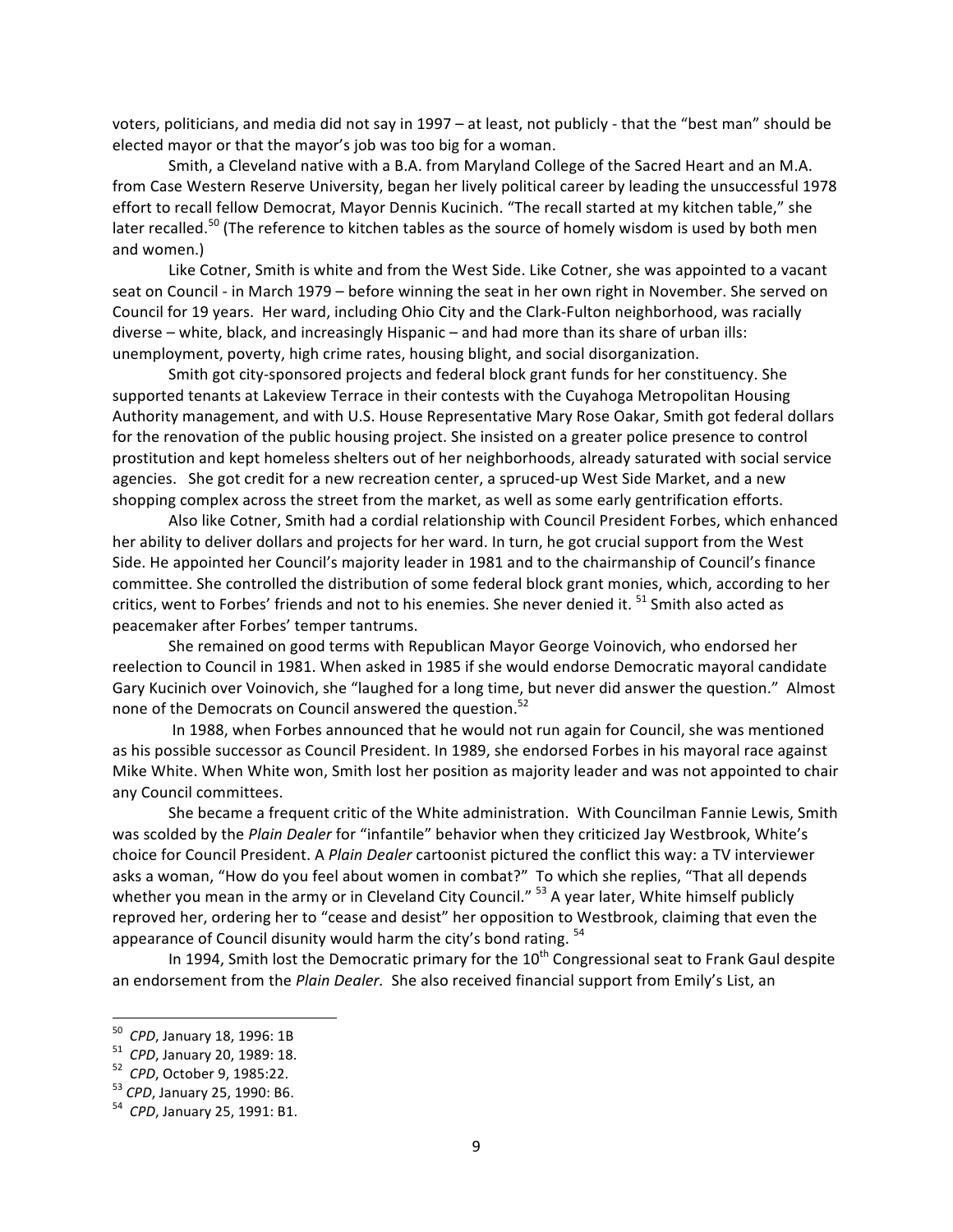organization that supports candidates who support women's rights. In 1996, she faced her old rival, Dennis Kucinich, in that same race. When she withdrew, she won applause from Democratic Party chairman, Jimmy Dimora, for being a team player. Kucinich won the seat, launching his political career on the national stage.

In 1996, she opposed White's plans to privatize city parking lots and golf courses, and she became – and remained – a vocal opponent of his plans for a new football stadium for a new Cleveland Browns after Art Modell took the old team to Baltimore. "These are dollars that we desperately need in the city of Cleveland for our neighborhoods. I've been in this Council the better part of 16 years," during the Voinovich and White administrations, "and every year the mayor says that [neighborhoods] will be his priority next year. So Gateway was the priority, Society Center was the priority, Tower City was the priority, and now this is the priority." $55$ 

In August 1997, Smith entered the mayoral primary against White and four other challengers. The issues that she emphasized in her campaign were often – not always – those considered appropriate for women. For example, her campaign focused on spending money on neighborhoods rather than on downtown projects. She correctly predicted that the new stadium would run over budget: "The Stadium is out of control, and this is the same man [White] that wants to run the Cleveland school system,"<sup>56</sup> a reference to White's efforts to gain control of the public schools and to what she felt was his domineering political style. Smith believed that voters, not the mayor, should control public education.

Entering the race late and with very little money, Smith nevertheless won 40 percent of the primary vote; White, 55 percent. The remainder was divided among the four other candidates. One of them, Genevieve Mitchell, was the first black female mayoral candidate ever endorsed by the Republican Party of Cuyahoga County; she won 663 votes.

As Smith and White faced off against each other in the November general election, she hammered home her main issues: homes and neighborhoods, not big-ticket downtown projects; schools, not sports stadiums. Her "vision for Cleveland in the new millennium" looked like this: "In our  $21<sup>st</sup>$  century Cleveland, I walk into Terminal Tower and take the rapid to Kinsman Road.... I ... walk into a thriving neighborhood. Men and women ... bustle along the street preparing to open up their small businesses. Neighbors gather at a coffee shop to share ideas and news .... Children scurry to a neighborhood school, where teachers and parents work together toward educating, nourishing and training them for the future.... I see a City Hall returned to the role of public servant .... [D]owntown is a neighborhood – one that is shared and nurtured by its residents .... [O]ur neighborhoods boast wellkept, renovated homes.<sup>"57</sup>

A high point of Smith's campaign was a City Club debate with White the week before the election. "... Helen Smith came out swinging [in] a performance that surprised many in the audience with its vigor and pointed comebacks." She attacked White's claim that crime was on the decrease: "You can't run a safety department with a revolving door at the top," a reference to White's firing three police chiefs. She maintained that White couldn't possibly run the public school system: "He's got enough to do at City Hall and he's not doing it." Her final words were those she said she had heard from voters all over Cleveland: "Thank you for giving us a choice. And thank you, we need a change."<sup>58</sup>

White's threats to privatize city jobs won Smith the endorsement of the AFL-CIO, and his combativeness with the Cleveland Teachers Union won her theirs. She had a few stalwart supporters in City Council, but most were reluctant to challenge White.

 $55$  CPD, March 9, 1996: 1A.

<sup>5&</sup>lt;sup>5</sup> *CPD*, September 4, 1997: 1A.<br><sup>57</sup> *CPD*, October 28, 1997:9B.<br><sup>58</sup> CPD, October 31, 1997: 1A.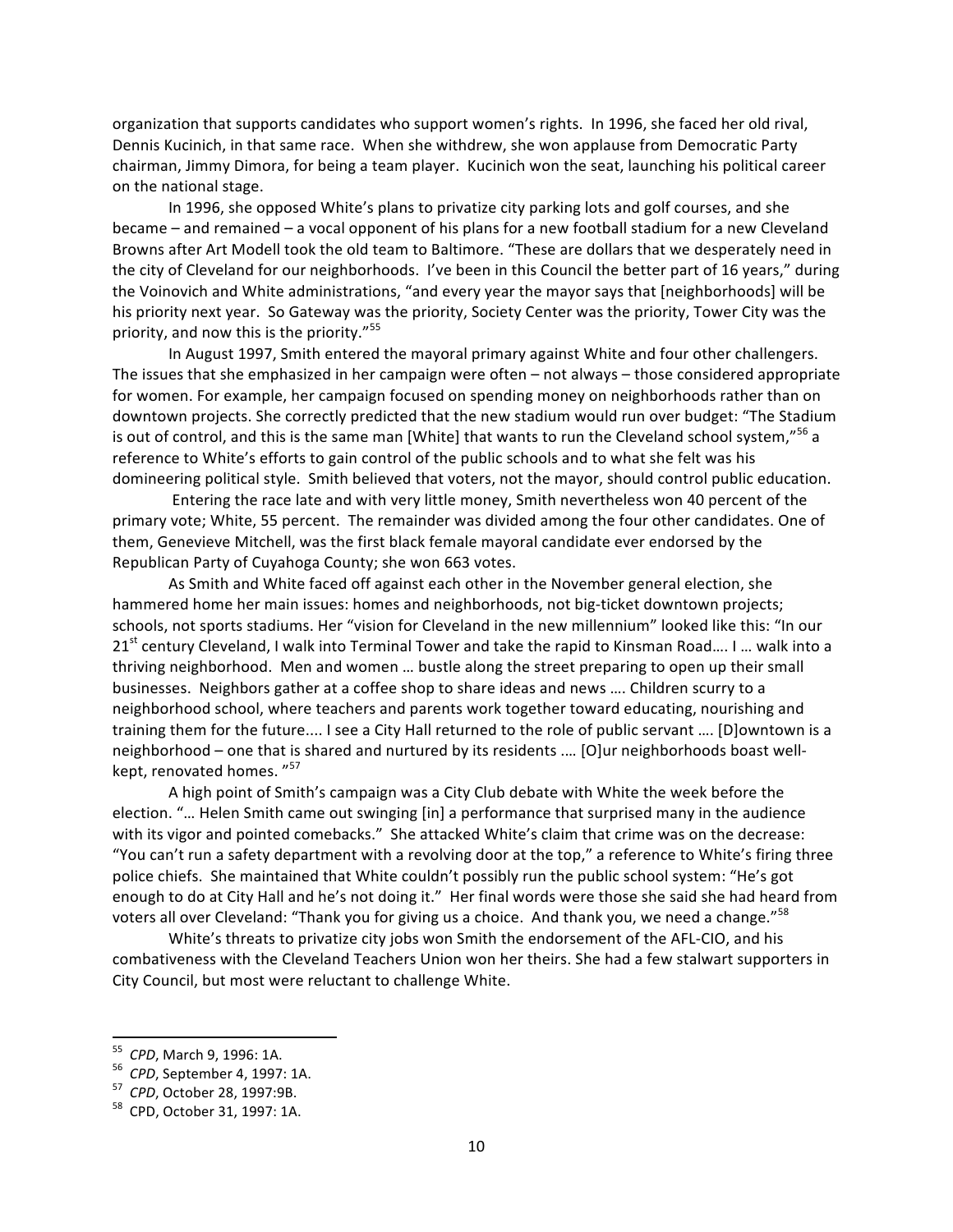Wrote columnist Dick Feagler: "I like Helen Smith. I think she would make a good mayor. It is her misfortune that Cleveland already has a good mayor."<sup>59</sup> It was also her misfortune that the Indians made it to the World Series that fall, providing White, in full Indians regalia, lots of free photo opportunities while Smith struggled to get voters focused on her issues and her candidacy.

Smith gave White a run for his money. He spent plenty of it and was later fined \$500 for exceeding campaign limits. She won 39 percent of the vote in the first real political challenge to White since his first win in 1989. The votes fell along familiar racial lines. White carried all the East Side wards except two, where Councilmen Mike Polensek and Ed Rybka supported Smith, and White also did well enough on the West Side to get 60 percent of the total vote. Race "is always a factor, but it was not a deciding factor," said White's campaign manager Arnold Pinckney. <sup>60</sup> Nobody mentioned Smith's gender; by 1997, that would have been politically incorrect. In his postmortem of the election, however, Brent Larkin did mention that Smith might be "a nicer mayor" than White had been.  $61$ 

Smith had to step down from her Council seat to run for mayor, but after her defeat, her longtime colleague on Council, Jim Rokakis, appointed her to the Cuyahoga County Board of Revision.

# **Conclusions**

These also-rans - competent, ambitious career politicians - seldom get mentioned in stories about Cleveland's past: written history generally sides with the victors. But these women's shared fate says much about Cleveland politics. All lost the mayor's race in a city where ethnicity and race often trumped party affiliation and almost everything trumped being female. Their gender was "always a factor" - to borrow from political analyst Pinckney - although certainly more of a factor in 1961 than in 1997. Very occasionally being a woman was an advantage; more often, it was a limitation. And always, a woman's political fortunes were closely linked to her powerful male colleagues.

Albina Cermak, Jean Murrell Capers, Mercedes R. Cotner, and Helen K. Smith nevertheless played a man's game and played it well, starting at the grass roots and working hard to get to the top. Their long service to their constituents, their city, and their parties was acknowledged and rewarded in their post-mayoral careers.

In the longer run, their importance is two-fold. First, they kept incumbent officeholders on their political toes and gave Cleveland voters a choice in a what was essentially a one-party town during these decades. Second, they left a legacy of expanded political opportunity for other women.

And then in 2001, more than eight decades after women got the vote and exactly four decades after Cermak's trail-blazing campaign, Jane Campbell was elected Cleveland's first female mayor. She did not emerge from City Council but had served six terms as a state legislator, where she became a vocal advocate for women's and children's issues; she then served five years as a Cuyahoga County Commissioner. She was a founder and executive director of WomenSpace, the first shelter for battered women in Ohio, and became a lobbyist for the Equal Rights Amendment.

Her election represented a triumph for feminism. But it was a short-lived triumph. Campbell, although white, had an excellent record on civil rights. Nevertheless, she won only 30 percent of Cleveland's black vote; the rest went to her opponent Raymond C. Pierce, an African-American political unknown who hadn't lived in Cleveland for ten years. In 2005, after struggling with the financial mess and political scandals left by the White administration and a national economy in disarray after  $9/11$ , Campbell lost the mayoral race by ten points to Council President Frank Jackson, winning only 24

<sup>&</sup>lt;sup>59</sup> *CPD,* November 3, 1997: 2A.<br><sup>60</sup> *CPD,* November 6, 1997: 1B.<br><sup>61</sup> *CPD,* November 9, 1997: 1E